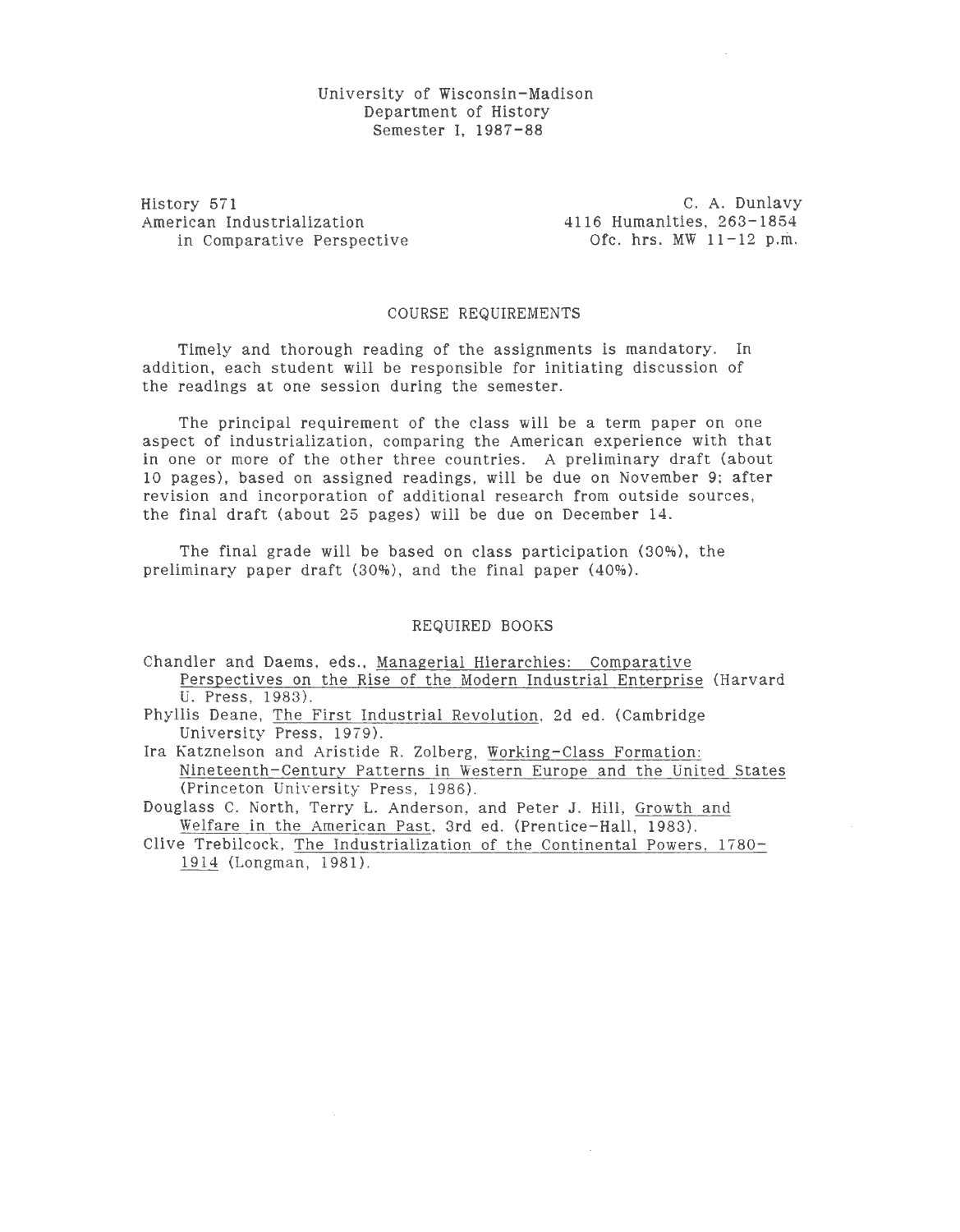## SEMESTER SCHEDULE

September 14. Comparative Methodology

- Degler, Carl N. "In Pursuit of an American History." American Historical Review 92 (February 1987): 1-12.
- Grew, Raymond. "The Comparative Weakness of American History." Journal of Interdisciplinary History 16 (Summer 1985): 87-101.
- Frederickson, George M. "Giving a Comparative Dimension to American History: Problems and Opportunities." Journal of Interdisciplinary History 16 (Summer 1985): 107-110.
- Charles P. Kindleberger, Economic Response: Comparative Studies in Trade, Finance, and Growth (Cambridge, Mass., and London: Harvard University Press, 1978), pp. 1-18 (Ch. 1, "Comparative Economic History").
- Marc Bloch, "Toward a Comparative History of European Societies," in Frederick C. Lane and Jelle C. Riermersma, eds., Enterprise and Secular Change: Readings in Economic History (Homewood, Ill.: Richard D. Irwin, Inc., 1953), pp. 494-521.
- Theda Skocpol and Margaret Somers, "The Uses of Comparative History in Macrosocial Inquiry," Comparative Studies in Society and History 22 (April 1980): 174-197.

September 21. What Does "Industrialization" Mean?

- Nathan Rosenberg and L. E. Birdzell, Jr., How the West Grew Rich: The Economic Transformation of the Industrial World (New York: Basic Books, 1986), pp. 3-36 ("Introduction").
- David S. Landes, Prometheus Unbound: Technological Change and Industrial De velopment in Western Europe from 1750 to the Present, pp.  $1-40$  (Ch. 1, "Introduction").
- David Landes, "Introduction," in idem, ed., The Rise of Capitalism (New York: Macmillan Company), pp. 1-25.

September 28. Explaining Patterns of Industrialization

- Alexander Gerschenkron, "Economic Backwardness in Historical Perspective," in idem, Economic Backwardness in Historical Perspective: A Book of Essays (Cambridge, Mass.: Harvard University Press, 1962), pp. 5-30.
- Thomas C. Cochran, The Inner Revolution: Essays on the Social Sciences in History (New York, Evanston, and London: Harper & Row, Harper Torchbooks, 1964), pp. 110-27 (Ch. 6, "Cultural Factors in Economic Development").
- Rondo Cameron, "A New View of European Industrialization," Economic History Review, 2d ser., 38 (February 1985): 1-23.
- P. K. O'Brien, "Do We Have a Typology for the Study of European Industrialization in the XIXth Century," Journal of European Economic History 15 (Fall 1986): 291-333.

Trebilcock, pp. 1-21 (Ch. 1, "Historical Models of Growth").

Joyce Oldham Appleby, Economic Thought and Ideology in Seventeenth-Century England (Princeton: Princeton University Press, 1978), pp. 73-98 (Ch. 4, "The Dutch as a Source of Evidence").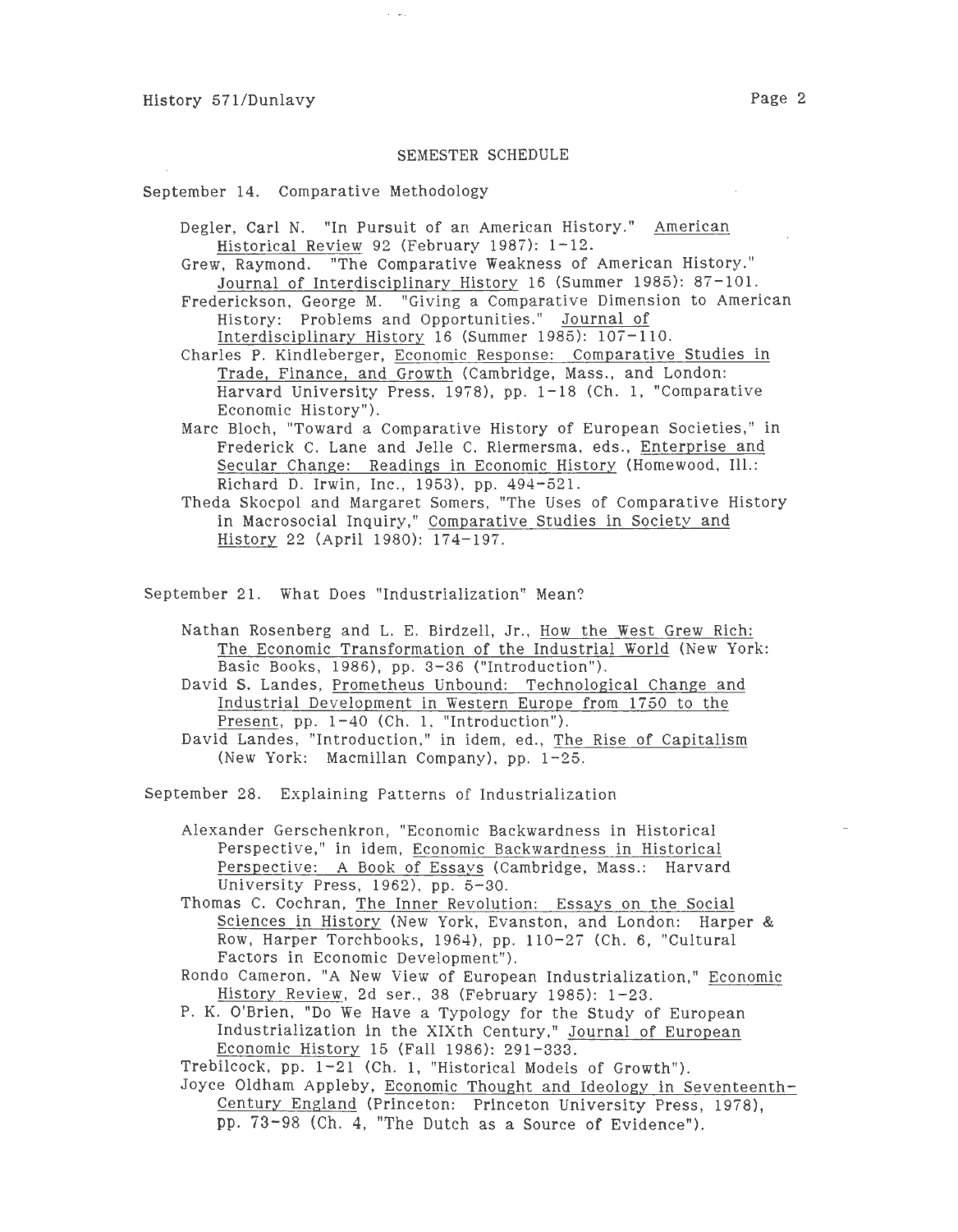October 5. A Model Industrializer? The United States

North et al., Growth and Welfare in the American Past, pp. 1-148  $(Chs. 1-13).$ 

October 12. The Model (Early) Industrializer: Great Britain

Deane, The First Industrial Revolution, pp. 1-218 (Chs. 1-12).

October 19. Another Early Industrializer: France

Trebilcock, pp. 112-204 (Ch. 3, "France").

N. F. R. Crafts, "Economic Growth in France and Britain, 1830-1910: A Review of the Evidence," Journal of Economic History 44 (March 1984): 49-67.

John E. Sawyer, "The Entrepreneur and the Social Order: France and the United States," in William Miller, ed., Men in Business: Essays on the Historical Role of the Entrepreneur (New York and Evanston: Harper & Row, Harper Torchbooks, 1962; orig. pub. 1952), pp. 7-22.

October 26. A Model (Late) Industrializer: Germany

Trebilcock, pp. 22-111 (Ch. 2, "Germany").

Rainer Fremdling, "Railroads and German Economic Growth: A Leading Sector Analysis with a Comparison to the United States and Great Britain," Journal of Economic History 37 (September 1977): 583-604.

Shearer Davis Bowman, "Antebellum Planters and Vormarz Junkers in Comparative Perspective," American Historical Review 85 (1980): 779-808.

November 2. The Rise of Big Business

 $\pmb{\theta}$ 

Chandler and Daems, eds., Managerial Hierarchies: Comparative Perspectives on the Rise of the Modern Industrial Enterprise Richard B. Duboff and Edward S. Herman, "Alfred Chandler's New Business History: A Review," Politics and Society 10 (1980):  $87 - 110$ .

November 9. Growth of the Middle Class

Selections from Jiirgen Kocka, White Collar Workers in America, 1890- 1940: A Social-Political History in International Perspective, trans. Maura Kealey, SAGE Studies in 20th Century History, Vol. 10 (London and Beverly Hills: SAGE Publications, 1980). PRELIMINARY PAPER DRAFT DUE (approx. 10 pp.)

November 16. The Emergence of Labor Movements

Selections from Katznelson and Zolberg, Working-Class Formation: Nineteenth-Century Patterns of Western Europe and the United States (Princeton, N.J.: Princeton University Press, 1986).